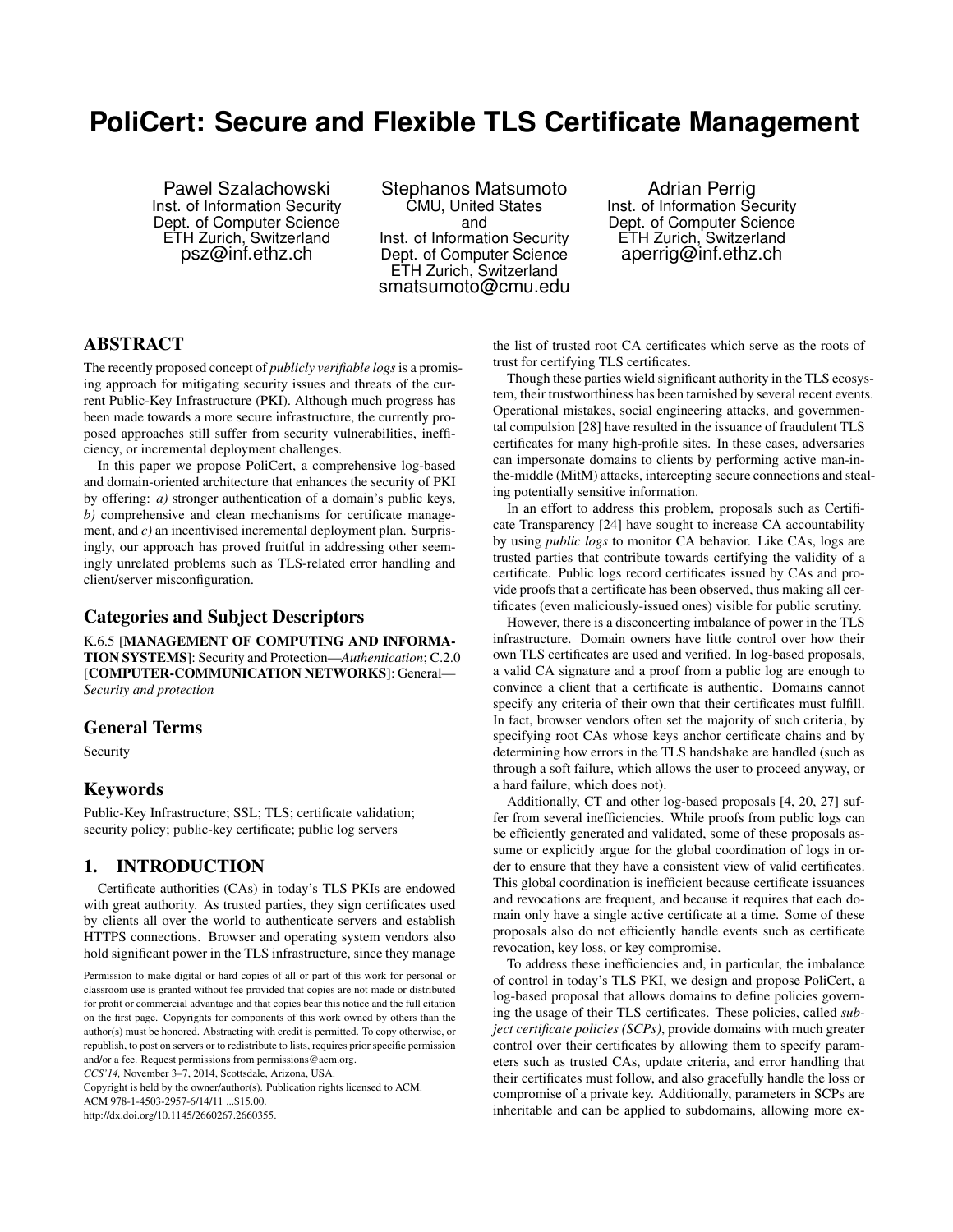pressive certificate policies and providing some resilience against misconfiguration in subdomains.

We also propose a design for *multi-signature certificates (MSCs)*, which allow multiple CA signatures on a certificate and serve as the format for encoding SCPs. This feature is not part of the X.509 standard, but provides stronger authentication of a subject's public key and enhances resilience to CA compromise. Since MSCs consist of a set of X.509 certificates and extensions, our design requires very little change to the existing certificate standard.

To enable efficient monitoring, updates, and revocation of certificates and policies, we propose a system of public logs which track both MSCs and SCPs. These logs leverage Merkle Hash Trees (MHTs) to store and generate cryptographic proofs for certificates, revocations, and policies. Proofs in PoliCert can also prove the *absence* of MSCs and SCPs from the log in order to prevent adversaries from suppressing this information and forging fake certificates or policies. This property also secures an incremental deployment of PoliCert.

Logs maintain separate databases for MSCs and SCPs. This separation allows us to mitigate inefficiencies in previous proposals. Because a valid and logged MSC that meets the criteria specified in the SCP is considered authentic, logs only need to maintain a globally consistent view of domains' SCPs. This means that domains can only have a single active *policy* at any given time (which is reasonable), but can have as many active *certificates* as they wish.

To summarize, this paper makes the following contributions:

- An argument for the use and benefits of subject certificate policies (§4.1).
- A proposed format for multi-signature certificates, which allow an arbitrary number of independent CA signatures on a certificate (§5.1).
- A design of subject certificate policies, which specify how and which certificates of a domain or subdomain can be used (§5.2).
- Protocols for verifying the authenticity and checking the revocation status of an MSC using publicly-auditable logs (§6).
- A full implementation, and evaluation of the security and efficiency of our protocols (§7, §9).

# 2. PROBLEM DEFINITION

Our main objective in designing PoliCert is to explore the effects of enabling domains to define their own certificate compliance policies while making minimal changes to the current PKI environment. In doing so, we endeavor to provide a mechanism for enforcing expressive and extensible policies governing the usage of TLS certificates. We aim to allow domains to specify criteria such as CAs authorised to sign certificates for a domain, parameters for updating certificates and policies, and error handling behavior in TLS handshakes. Furthermore, we want to efficiently handle events such as certificate revocations, policy updates, and loss or compromise of a private key.

Our adversary's goal in this setting is to impersonate a website to a client in order to perform a MitM attack. To this end, the adversary may be able to compromise trusted parties by gaining access to their private keys and signing messages using these keys. However, this access may be short-term, such as the ability to sign a single message or certificate, and we assume that the adversary is not able to gain long-term access to a threshold number of trusted parties. We further assume that the adversary cannot mount other



Figure 1: Merkle hash tree with bold nodes proving the existence of  $d_2$  in the tree. The symbol  $\parallel$  denotes concatenation and  $H(\cdot)$  is cryptographic hash function.

attacks (such as social engineering attacks) on clients, and cannot break cryptographic primitives such as public-key algorithms or hash functions.

In this paper we assume that browsers are kept up-to-date, that their lists of root CA and log certificates are authentic, and that the various browser vendors reach a consensus of the security level of various cryptographic algorithms. We also assume that public logs and auditors (§4.2) are highly available. Finally, we assume that all parties are time synchronized within a few minutes.

The main properties we want to achieve are:

- 1. Resilience to compromise of trusted parties. Unless more than a threshold number of all public logs are compromised, it should be impossible for an adversary to impersonate a domain by forging a certificate or policy that would be accepted by clients.
- 2. Efficiency of certificate update and revocation. It should be possible to update or revoke a domain's certificate within hours of the domain requesting the action.
- 3. Balanced control among CAs, logs, browsers, and domains. All parties should be able to contribute towards determining whether or not a domain's certificate is valid, whether through signing information or specifying parameters for connection establishment.
- 4. Interoperability with the current CA business model. To facilitate deployment of PoliCert, CAs should not have to change their business model significantly from their current operations.

# 3. BACKGROUND AND RELATED WORK

## 3.1 MHTs and Presence/Absence Proofs

A *Merkle hash tree (MHT)* is a binary tree in which each leaf node contains data, and each non-leaf node contains the hashes of its child nodes [25]. The structure of the tree can be leveraged to efficiently prove that a leaf node (or its data) is in the tree. Since as shown in Figure 1, only one node per level of the tree is needed in a proof of presence, the proof size for any leaf node is proportional to the tree height, which is  $O(\log_2 n)$  for *n* leaf nodes.

An entity wishing to verify the presence of  $d_2$  in the tree shown in Figure 1 would receive the set  $\{d_2, H(d_1), H(H(d_3)||H(d_4))\}$ , which forms the *proof of presence*. The entity then hashes  $d_2$ , which with  $H(d_1)$  allows it to compute  $H(H(d_1)||H(d_2))$ . This value can then be concatenated with  $H(H(d_3)||H(d_4))$  and hashed to obtain the *root hash*, the value at the root node of the tree. By comparing the computed root hash with the true root hash of the tree, a party can check whether or not  $d_2$  is in the tree.

If leaf nodes are ordered in some way (such as lexicographic ordering for strings), the tree can also provide *proofs of absence*.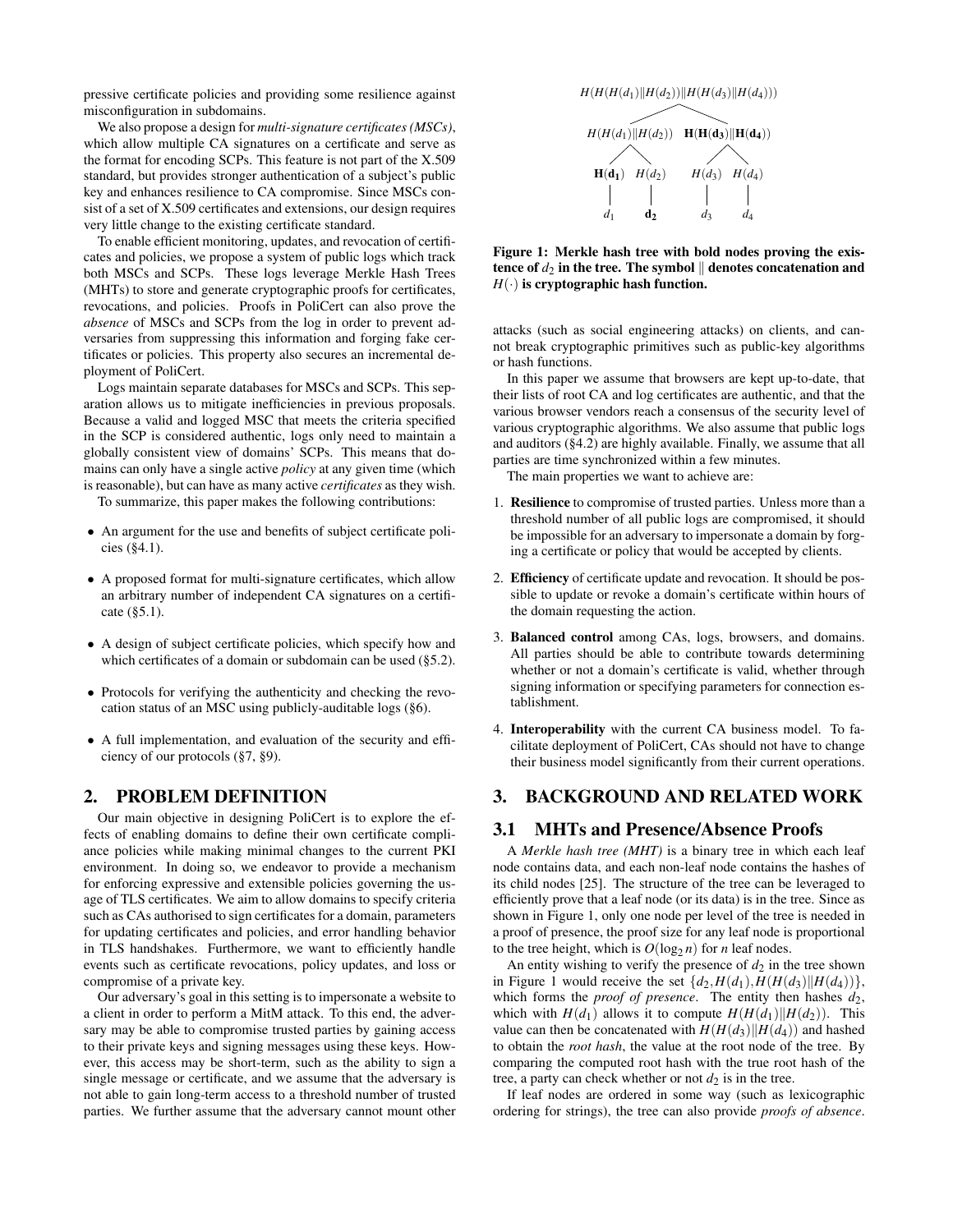For example, if the leaf nodes in Figure 1 are domain names  $d_1 =$ a.com,  $d_2 = c$ .com,  $d_3 = d$ .com, and  $d_4 = e$ .com, then the set of nodes  $\{d_1, d_2, H(H(d_3)||H(d_4))\}$  forms a proof of absence for b.com. This is because  $d_1$  and  $d_2$  are adjacent nodes between which b.com would be located if it were in the tree.

If leaf nodes are ordered chronologically for when they were inserted into the tree, then the tree can provide proofs of *consistency* showing that leaf nodes have only been added to the tree. Such a proof of consistency takes the root hashes of the tree at different times  $r_t$  and  $r_{t'}$  and provides an efficient proof (logarithmic in the number of leaf nodes) that the two root hashes are linked in time. This can be done by providing a set of nodes which can be used to compute both  $r_t$  and  $r_{t'}$ , or by providing a set of nodes containing  $r_t$  which can be used to compute  $r_{t'}$ . The append-only property of these MHTs can be used to implement tamper-evident logs [10].

## 3.2 Related Work

There has been much recent work on the problems of the current TLS infrastructure and possible solutions to those problems [8, 15, 30]. Systems such as Perspectives [32], Convergence [1], and SSL Observatory [12] introduce a trusted party called a notary, which confirms that a TLS certificate seen by a client is the same as the one seen by the notary. Other approaches attempt to reduce the scope of CAs' authority [13, 16, 19], thereby reducing the amount of trust and power held by CAs today. Below we describe proposals similar to PoliCert that use publicly-verifiable logs.

Google's Certificate Transparency (CT) was among the first to propose public logs and append-only MHTs as a way of providing better CA accountability [24]. Its goal is to make all certificates visible to alert domain owners and clients of any possible misbehavior by CAs. CT creates a system of *public logs*, which maintain a database of observed certificates issued by CAs in an MHT. The log then provides a proof of a certificate's presence in the log's database, and this proof can be checked by clients during the TLS handshake. Additionally, the log is publicly-auditable so that any party can fetch proofs of presence or consistency from the log's hash tree to monitor its operations. Special entities called *auditors* and *monitors* may perform these functions as a service for clients, publishing any evidence of CA misbehavior.

However, CT has several critical shortcomings. By itself, CT cannot efficiently prove that a given certificate is absent from a log, since the observed certificates are stored chronologically to achieve the append-only property. (Revocation Transparency proposes the use of an additional tree to provide proofs of absence [23].) Furthermore, CT's main goal is to detect CA misbehavior, and thus it does not actually protect clients from ongoing attacks if an adversary successfully registers a fake certificate at a public log. Finally, CT does not handle certificate revocation. Although auxiliary revocation system was presented [23], so far it is not incorporated with CT. Instead, revocation is proposed to be handled by certificate revocation lists (CRLs) provided with a browser update, as is done in Google Chrome [22] and planned in Mozilla [26], and even then only for a subset of certificates.

The Accountable Key Infrastructure (AKI) [20] extends the previous architectures in several ways. First, it allows multiple CAs to sign a single certificate. Additionally, the domain can specify in its certificate which CAs and logs are allowed to attest to the certificate's authenticity. These features provide resilience against a certificate signed by a compromised or unauthorized CA. AKI can also handle key loss or compromise through *cool-off periods*. For example, if a domain loses its private key and registers a new certificate not signed by its old private key, the new certificate will be subject to a cool-off period (e.g., three days) during which the

certificate is publicly visible but not usable. This ensures that even if an adversary obtains and registers a fake certificate, the domain has the opportunity to contact the CAs and logs to resolve the issue.

However, to ensure that any log server can provide a proof for a domain's certificate, AKI logs maintain a globally consistent view of the entries that they have for a given domain name. This applies for every certificate operation (registration, update, and revocation), meaning that even frequent certificate updates (such as in the case of short-lived certificates) are subject to successful log synchronization. AKI also requires that each domain name only has one active and valid certificate associate with it at any given time.

Certificate Issuance and Revocation Transparency (CIRT) incorporates a revocation monitoring mechanism into a CT-like architecture [27]. CIRT adds a binary search tree sorted by domain name (called a LexTree), with each node also storing all of the observed certificates for that name (but only the most recent certificate is considered valid). A LexTree is an MHT where a node's hash is equal to its domain name and certificates concatenated with its children's hash values. Using this binary search tree in conjunction with a CT-style append-only tree allows a log to prove with a logarithmic number of nodes that a certificate has been observed and that it has not yet been revoked.

Log proofs in CIRT contain a logarithmic number of nodes, but each node stores all observed certificates for a domain and thus may have a large number of observed certificates. Thus proofs in a LexTree will grow quite large with time, as certificates must be renewed periodically. Additionally, CIRT's LexTree allows each domain to have only a single active certificate at any time, preventing servers from using different certificates at once, which is common practice today [21]. CIRT also cannot handle key loss or compromise; in this event, the only way to recover is to resolve the issue with CAs and logs out of band.

Attack Resilient Public-key Infrastructure (ARPKI) [4] is a system inspired by AKI, which redesigns and improves many aspects of AKI. ARPKI introduces framework for accountability, validation, and consistency checking of public logs. It provides strong security guarantees by offering security against an adversary capable of capturing  $n - 1$  trusted parties at the same time (where  $n \geq 3$  is a system parameter). It also relaxes AKI's synchronization requirement by proposing an accountable synchronization scheme with a quorum of logs involved.The main contribution of that work is that the claimed security properties of ARPKI were formally verified. PoliCert builds on top of ARPKI and extends it with the approaches we describe in this paper.

# 3.3 Summary of Remaining Challenges

We briefly summarize several challenges that remain despite the previous work. Motivated in part by their shortcomings and by other problems of the existing TLS infrastructure, we identify several important facets of the certificate policy problem that our work addresses.

A core challenge motivated by the previously mentioned schemes is how to overcome the inefficiency of certificate management or validation operations. In particular, logs need to be able to provide efficient proofs of both a certificate's presence and absence in the log's database. Additionally, every certificate registration and update should not require inefficient operations such as the global synchronization of logs, nor should they limit domains to a single certificate.

Another challenge is to incorporate certificate policies into the TLS infrastructure without inhibiting the existing system. Certificate policies allow domains to specify parameters or constraints for their certificates. While AKI and ARPKI maintain policy infor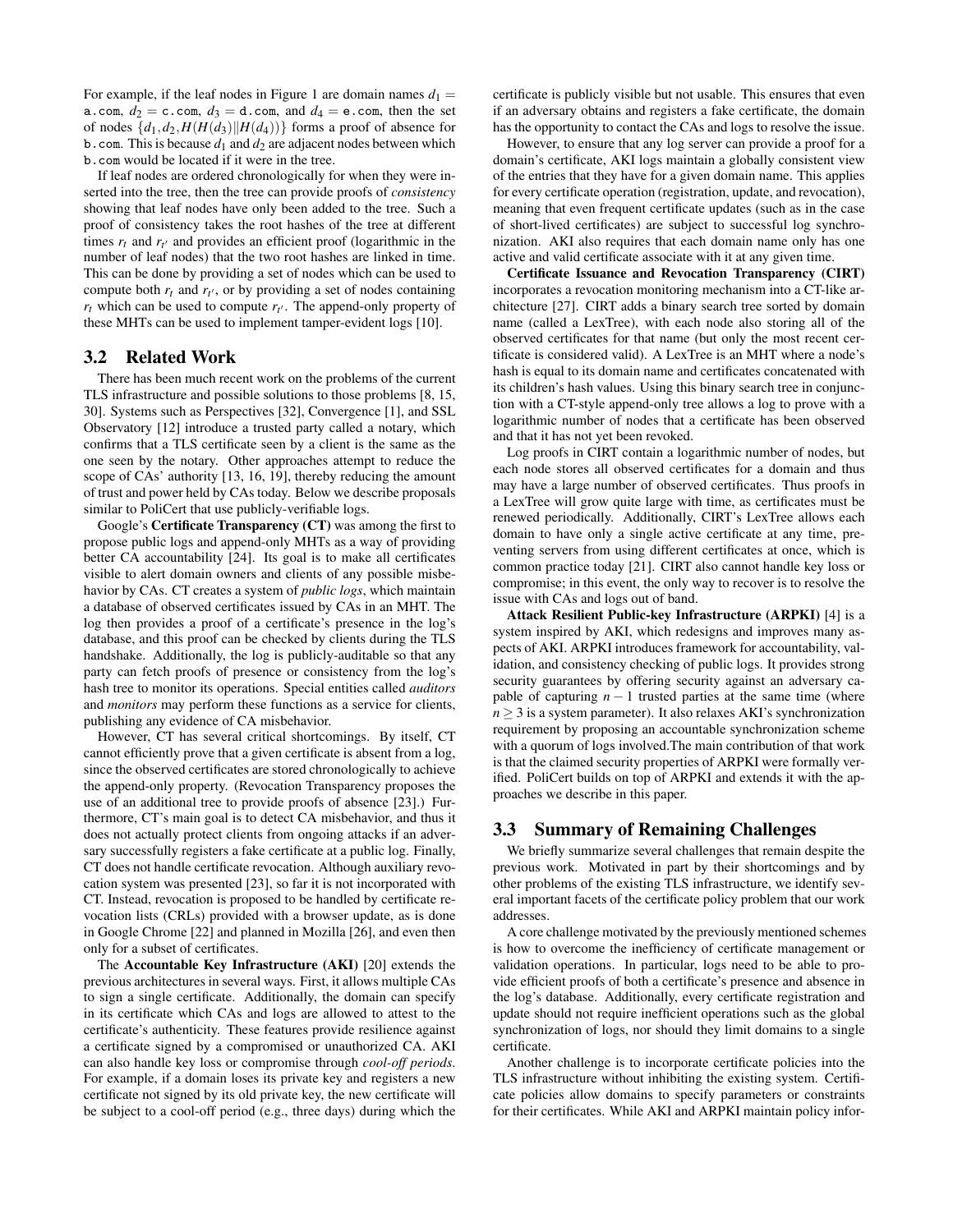mation such as trusted CAs and logs, this information is embedded into a domain's certificate and thus must be re-registered with every certificate update. Additionally, each domain is limited to a single certificate in order to avoid multiple conflicting policies. We make an important observation about certificates and policies: *while certificates may be updated frequently, the policy behind these certificates is only infrequently updated.* Therefore, the problem of optimizing a new certificate infrastructure to this observation is a central challenge in our work.

We also address the challenge of providing expressive policy control to domains, and explore how this challenge relates to other problems. For example, the current TLS warning model in web browsers is ineffective due to users and browser vendors who decide how a given error should be handled. [2, 14] Users (most of whom are not security-conscious) want to visit their desired website, and often do so despite browser warnings. Browser vendors do not want to lose users and determine how TLS errors should be handled, resulting in a "mass-effect" treatment of domain security. As a consequence, both parties have an incentive to avoid hard failure, which is the only effective protection during an actual attack. Hence, we argue that the domain should influence the error handling process, and we address the challenge of how to provide expressive control to domains.

# 4. PoliCert OVERVIEW

We provide a high-level overview of the PoliCert infrastructure. We begin by discussing the overarching design principles of PoliCert, and then discuss the salient features of multi-signature certificates, subject certificate policies, and log servers.

## 4.1 Main Design Principles

Our approach is centered around three main design principles that aim to address the shortcomings of §3.3.

Domain-controlled certificate policy. The primary objective of SCPs is to provide domain owners with greater control over their certificate policy. Specifically, domain owners can specify fine-grained policies governing the usage of certificates issued to them. Additionally, these policies can extend to govern certificate usage in subdomains, allowing for example the owner of a.com to constrain certificates for b.a.com or \*.a.com. Additionally, the framework for these policies is easily extensible to allow for even more fine-grained certificate policy control in the future.

Separation of certificates and policies. The defining feature of our proposal is that we separate the keys for policies governing a domain's certificates from the keys for the certificates themselves. We observe that certificates are issued, updated, and revoked more frequently than policies. Because the keys in certificates are used much more frequently (with each TLS setup) and are critical to establishing a TLS connection, they are more likely to be compromised. By separating these keys, we can protect the key used for a domain's certificate policy, which provides control over all of a domain's certificates.

One policy, multiple certificates. We observe that while a domain may have multiple certificates, it has one certificate policy that remains consistent. Because we separate policies and certificates as described above, we can leverage globally synchronised logging scheme to monitor SCPs since domains only have a single SCP. On the other hand, because MSCs change more frequently, we avoid such a scheme for MSCs, monitoring them at selected logs specified by the domain's SCP. Logging MSCs in this way allows us to register and revoke MSCs efficiently without hindrance from global log synchronisation.



Figure 2: Overview of the MSC registration and validation process. Only a single log server and auditor are shown.

# 4.2 Overview

The main insight of our work is embodied in *subject certificate policies (SCPs)*, which bind a *policy key pair* (i.e., a *policy public key* and a *policy private key*) to parameters governing and protecting the usage of a domain's certificates. In particular, SCPs provide information such as CAs authorized to sign certificates for a domain, minimum security levels for TLS parameters, and how certain TLS handshake errors should be handled, as well as which of these requirements also must be respected by certificates issued to subdomains. SCPs are themselves certificates, allowing us to leverage their signature and validation mechanisms and to provide resilience against compromised CAs.

We also extend the current X.509 format and propose *multisignature certificates (MSCs)*, which allow multiple CA signatures to authenticate a single public key. A valid MSC requires only a certain threshold of the signatures to be valid, providing some resilience against CA compromise. We encode MSCs as a series of X.509 certificates for interoperability with today's TLS PKI.

An overview of the PoliCert infrastructure is shown in Figure 2. There are five main parties in PoliCert:

- 1. The Client wants to establish a secure connection to various sites in the Internet. The client browser is designed by a browser vendor, who determines among other things the behavior of the browser in case of errors during the TLS handshake.
- 2. A Domain is a site to which the client wishes to connect. The domain creates one or more keypairs and public key certificates, which are signed and presented to the client during TLS handshakes.
- 3. A Certificate Authority (CA) signs domains' public-key certificates with their own private keys. *Root CAs* have their public keys included in client browsers, while *intermediate CAs* are certified by other CAs.
- 4. A Log Server maintains a Merkle hash tree-based database of domains' certificates and policies. Log servers generate cryptographic proofs of a certificate's validity and periodically provide these proofs to domains. As with root CAs, log servers do not present certificates to clients, but rather have their public keys included in browsers.
- 5. An Auditor periodically fetches a log's database to verify that all of the information is correct. It also allows clients to verify the correctness of proofs from log servers.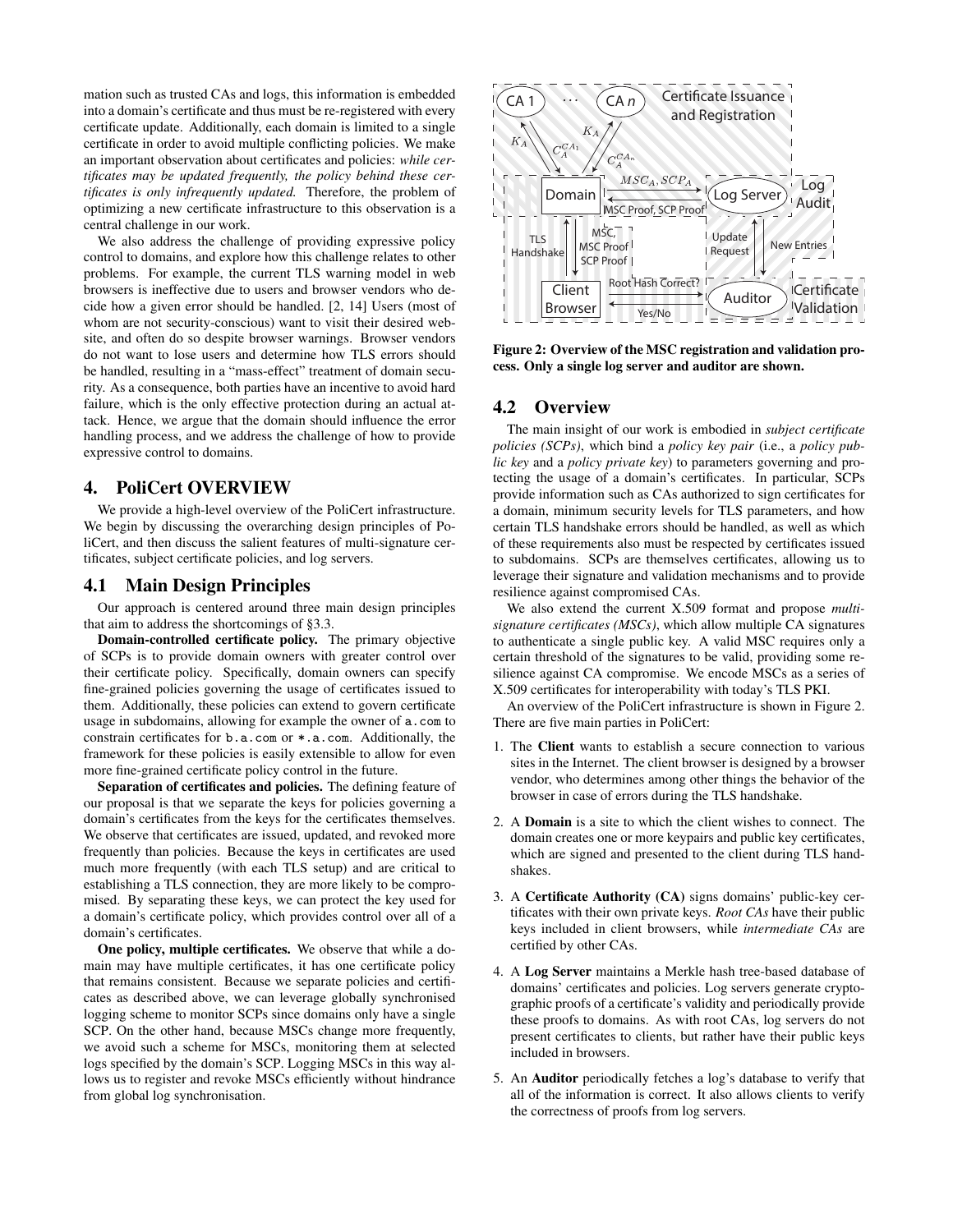As Figure 2 shows, all actions and messages in PoliCert fall into one of three categories. In the first category, *certificate issuance and revocation*, the domain begins by creating a policy keypair and obtaining CA signatures on these to create a subject certificate policy. The domain registers this policy at its trusted log servers. Similarly, the domain creates a keypair for its certificate and obtains signatures from a set of CAs (which can be different from those that signed the domain's SCP) to create a multi-signature certificate and registers it at the log servers. The logs return a signed receipt of these registrations, which contains a time after which the domain's certificate and policy are guaranteed to be in the log.

In the *log audit* category, auditors periodically query the log servers for newly registered or updated entries. The log servers provide these entries and their corresponding proofs, allowing the auditors to verify these proofs. The logs also provide a signed copy of the root hash to the auditors, which can be used to corroborate a client's calculated root hash. For efficiency, the auditor can also sign the root hash that it has computed and provide this to domains, who can then staple this root hash to its certificate and proofs.

The final category is *certificate validation*, in which a client initiates a TLS handshake with the server and receives its certificate, policy, log proofs, and (if included) auditor-computed root hashes. To validate a certificate, a client's browser must verify several criteria: 1. validity of the CA signature(s) on the certificate, 2. presence of the certificate in the logs' databases, 3. absence of the certificate's revocation, 4. compliance of the certificate with all applicable policies, and 5. presence of these policies in the logs' databases.

Because the domain has a signed MSC and corresponding log proof attesting to its current and valid status, it can prove to the client that its certificate meets the first three criteria. The domain may or may not specify any parameters in its own SCP, but will have a proof for the SCP which by design contains all applicable policies for the MSC and proves that these policies are registered and current in the log (described in §5.3). With this proof the domain can prove to the client that its certificate meets criteria 4 and 5.

The client then verifies these proofs by computing the root hash for each of the proofs it has received. If the client did not receive a root hash from the auditor along with the server's information, it can contact one or more auditors to corroborate the root hashes it has computed. If the auditor has the same root hash that the client has computed, then the proofs are considered valid.

## 5. THE PoliCert ARCHITECTURE

To explain the details of SCPs, we first provide an in-depth treatment of MSCs (§5.1). We then describe the parameters and format of SCPs (§5.2). Finally, we explain the structure of log proofs (§5.3) and the benefits of structuring proofs in this way.

#### 5.1 Multi-Signature Certificates

*Multi-signature certificates (MSCs)* authenticate a subject's public key using multiple CA signatures. For backwards compatibility with current PKI standards we encode an MSC as a series of standard X.509 certificates<sup>1</sup> authenticating a common public key. Thus with  $n \geq 1$  CA signatures, we define an MSC as follows:

$$
MSC_A = \{Cert_A^{CA_1}, Cert_A^{CA_2}, ..., Cert_A^{CA_n}, Cert_A^{PA} \},\qquad(1)
$$

where  $Cert_{A}^{CA_i}$  is an X.509 v3 certificate authenticating *A*'s public key and signed by  $CA_i$ , and  $Cert_A^{P_A}$  is a *policy binding* signed by *A*'s policy private key. The same private key cannot be used to sign multiple certificates within an MSC (i.e. MSC is signed by distinct CAs).

Every X.509 certificate within an MSC is obtained by the domain in the same way that they are today, with the exception of the policy binding. The policy binding is signed by a private key controlled by *A* itself, and contains the current version number of *A*'s SCP and a field CERTS in an X.509 extension, which lists the hashes of all non-policy bindings within the MSC. This field allows the domain owner to change the certificates within an MSC, and because the policy binding can be generated by *A* independently of any CAs, these changes can be made quickly.

In order for an MSC to be considered valid, some threshold number (defined in §5.2 by CERT\_TH) of its certificates must be valid (e.g., not expired and with a valid signature). An MSC with one certificate and a threshold of 1 is equivalent to a regular X.509 certificate today, but contains a policy binding as well. Multi-signature certificates can be revoked by a set of CAs or by the domain itself. A CA can only revoke certificates that it has issued, meaning that an MSC is only revoked as a whole by CAs if enough CAs revoke certificates within the MSC so that it no longer has a threshold number of valid CA signatures.

# 5.2 Subject Certificate Policies

*Subject certificate policies (SCPs)* describe parameters regarding the usage and validation of a domain's MSCs. These parameters are bound to the subject's identity as well as to the policy public key. The policy private key is used to sign the policy binding of a domain's MSC, as well as to authorize certificate revocations and policy updates. Because the parameters in an SCP are bound to a domain's identity and policy keypair, we encode an SCP as an MSC in which each X.509 certificate authenticates the policy public key and lists the policy's parameters in an X.509 v3 extension [9]. An SCP must also be signed by a threshold number of CAs to be considered valid.

SCPs do not require a policy binding as other MSCs do, since the public key and parameters of the domain's policy are encoded in each of the SCP's X.509 certificates. Like any other MSC, however, an SCP must be signed by one or more CAs and registered at the log servers to be considered valid. Since domains are expected to only infrequently change their policy, SCPs are assumed to be stable (barring catastrophic events such as a weakness in a widelyused encryption scheme). Therefore, we require that SCPs be valid during an extended time period (e.g., five years).

All fields in an SCP are optional, except for the policy version. Browser vendors set default values for each field so that if a field is not specified by any applicable policy for a domain, that field takes the default value provided by the browser. A subject certificate policy contains the following fields:

1. General parameters

POLICY\_VERSION: the version number of the current policy.

- LOG\_LIST: the domain's trusted logs, at which its certificates, revocations, and policies are registered. If blank, all logs are considered trusted.
- LOG\_TIMEOUT: how long proofs from the above logs are considered valid.
- CA\_LIST: CAs authorised to sign the domain's certificates and policies. If blank, all CAs are considered trusted.
- CERT\_TH: the minimum number of CA signatures that must be valid on a MSC, excluding the signature by the domain's policy private key. This parameter must be positive and cannot exceed the number of CAs in CA\_LIST (if the field is not blank).
- REV\_KEY: flag which allows domain to revoke any of its MSCs using the private key connected with the domain's policy.

<sup>&</sup>lt;sup>1</sup>An alternative approach for MSC implementation could be dedicated extension of  $X.509$  v3, that allows to authenticate the public key by multiple CA signatures.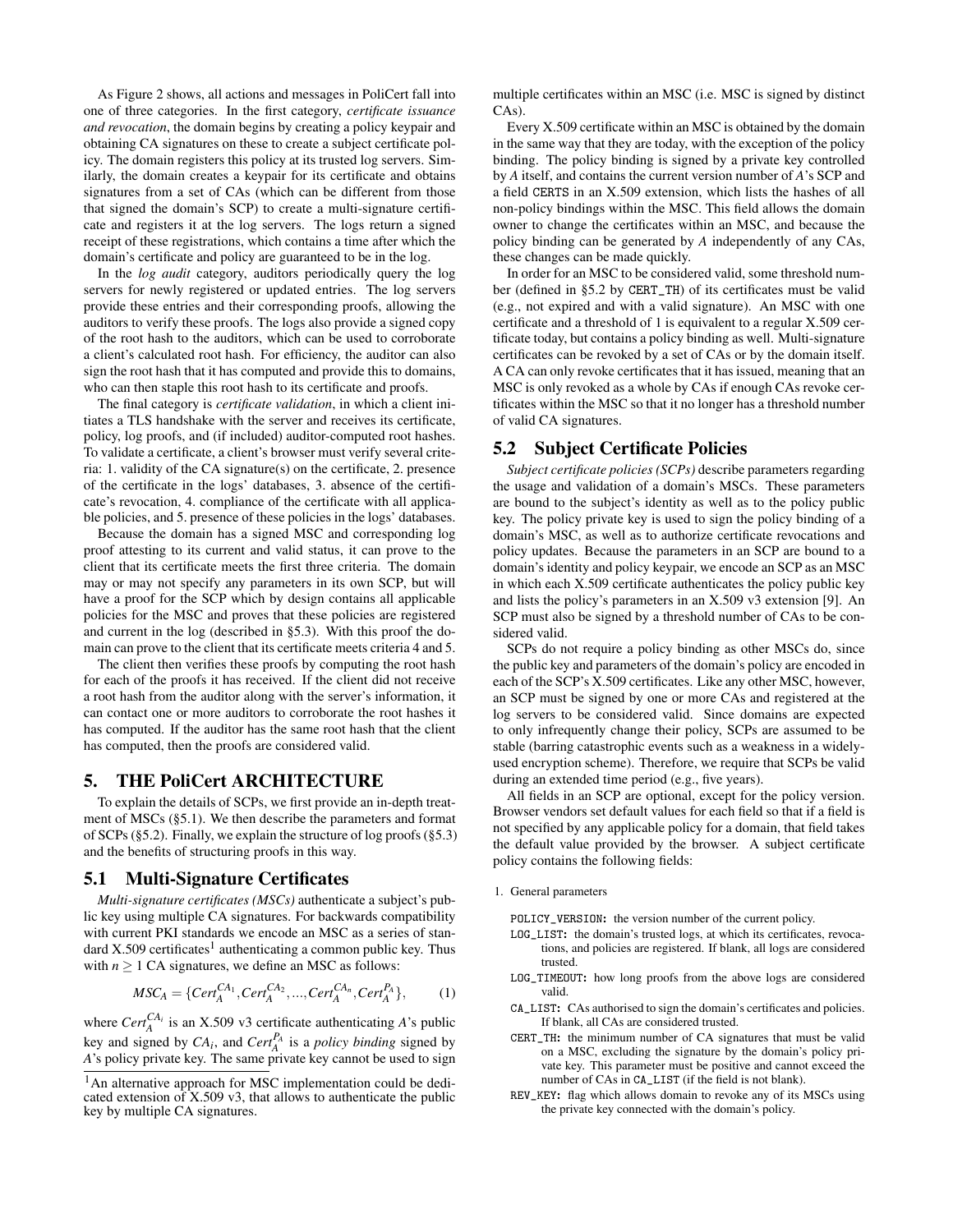#### 2. Additional parameters of standard certificates

EV\_ONLY: flag specifying that only extended validation (EV) certificates are valid in an MSC.

MAX\_PATH\_LEN: maximum length of a certificate chain. WILDCARD\_FORBIDDEN: forbids wildcard certificates [9]. MAX\_LIFETIME: the maximum duration of a certificate's validity.

3. Security parameters

CERT\_SEC: minimum security level of MSC's standard certificates. TLS\_SEC: minimum security level of negotiated TLS parameters.

4. SCP update parameters

UP\_CA\_MIN: number of signatures required to update the policy.

- UP\_CA\_TH: threshold number of signatures required to update policy if not signed by the policy private key.
- UP\_COP\_UNTRUSTED: cool-off period applied if the new policy is signed by a CA outside CA\_LIST.
- UP\_COP\_UNLINKED: cool-off period applied if the new policy is not signed by the policy private key.
- 5. Soft/hard failure configurations (0 for soft failure, 1 for hard failure)

FAIL\_CERT\_TH: if the MSC is invalid (CERT\_TH not satisfied). FAIL\_TLS: if the TLS security level is too low. FAIL\_EXP: if the log proof has expired (older than LOG\_TIMEOUT). FAIL\_POL: if the policy version number is not the most recent. FAIL\_LOG: if the log proof is invalid. FAIL\_\*: all other failures. 6. *Inheritance mask*, describing which fields are inherited by subdomains.

The value of CERT\_TH also determines the number of CAs required to revoke an MSC. If an MSC is signed by *n* CAs, then *n*−  $CERT_TH + 1$  revocations will invalidate the MSC. The  $CERT_SEC$ parameter specifies a minimum key length and strength of the cryptographic primitives used by the domain and CA to create the given certificate. The CERT\_SEC and TLS\_SEC parameters can have values of 0, 1, or 2, corresponding to low, medium, or high security. The evaluation of security level can be realized using standards and reports like [11, 17]. The values associated with these levels are set by browser vendors and can be changed by browser updates.

The ability to update these security levels allows browser vendors to protect users from cryptographic vulnerabilities as long as users update their browsers. These security levels also protect users and domains from dangerous misconfigurations. Each failure configuration has a value of 0 for a soft failure or 1 for a hard failure. In the case of soft failure, the browser would display the reason for the failure and give users the option to accept the certificate anyway, while a hard failure does not allow users to continue. These configurations allow the domain to take an active role in evaluating and mitigating threats to the security of its connections.

#### 5.3 Log Servers

Log servers are trusted and highly-available entities that monitor issued certificates, revocations, and policies, which can be registered at log servers and maintained in the log's database, stored as MHTs. All logs maintain a *certificate tree*, which tracks certificates (MSCs), and a *policy tree*, which tracks policies (SCPs), and these trees are based on Merkle hash trees [25] as shown in Figure 1.

As explained in §3.1, the MHT structure allows the log server to produce efficient and cryptographically-secure proofs that a leaf is present in or absent from the tree. In the PoliCert infrastructure, these proofs demonstrate that a certificate is logged, not revoked, and compliant with all applicable subject certificate policies, as mentioned in §4.2. To avoid frequent updates to the trees and thus to the proofs, objects are batch-added periodically (e.g.,



 $\{MSC_{mail.a.com}, R_{MSC_{mail.a.com}}, H_5, H_{78}, H_{1234}\}.$  (2)

Figure 3: Example of a certificate tree with a presence proof. The hash of *MSCmail*.*a*.*com* is assumed to begin with a53.

every hour). The update frequencies of log servers are public information, allowing clients to query them after each update or as needed.

When an object is accepted for insertion into a tree, the log server schedules it and returns a signed *receipt* with a future time at which the object is guaranteed to be present in the log's database. Log servers are required to produce a proof for a specific entry (certificate or policy) on request, which certify the current validity of that entry. Log servers are also required to provide a proof of consistency by showing that its database has been extended from a previous version of the database with valid transactions.

In certificate and policy trees, a leaf node  $N<sub>x</sub>$  is defined as a tuple  $(L_x, D_x, V_x)$  where  $L_x$  is a *label* used to order the nodes in the tree,  $D_x$  is a set of *data* associated with the node, and  $V_x$  is the node's *value* whose hash is the parent node's value. A non-leaf node consists only of a value and will have one or two child nodes; in the first case the node's value will be the hash of its child's value, and in the second case the node's value will be  $H(V_1)||H(V_2)$ , where  $V_1$ and  $V_2$  are its children's values.

In a certificate tree such as the one shown in Figure 3, each leaf node *NMSC<sup>A</sup>* represents a multi-signature certificate *MSC<sup>A</sup>* for the domain *A* in the form:

$$
L_{MSC_A} = H(MSC_A) \tag{3}
$$

$$
D_{MSC_A} = (MSC_A, R_{MSC_A})
$$
\n(4)

$$
V_{MSC_A} = MSC_A || R_{MSC_A} \tag{5}
$$

where  $R_{MSC_A}$  is a revocation message for  $MSC_A$  or null if  $MSC_A$ is still valid. Note that if *MSC<sup>A</sup>* has not yet been revoked, then  $V_{MSC_A} = MSC_A$ .

In a policy tree such as the one in Figure 4, a node *N<sup>A</sup>* represents a domain name *A*. There are three data fields associated with *NA*: 1. the SCP *P<sup>A</sup>* of *A* (null if *A* has no SCP), 2. the policy subtree *S<sup>A</sup>* of *A* (see below), and 3. the root hash *r<sup>A</sup>* of *SA*. The *policy subtree* is an MHT of all of *A*'s immediate subdomain nodes (e.g., all nodes \*.com for .com). A leaf node *N<sup>A</sup>* in a policy tree has the following fields:

$$
L_A = A \tag{6}
$$

$$
D_A = (P_A, S_A, r_A) \tag{7}
$$

$$
V_A = P_A \| r_A \tag{8}
$$

A policy tree's structure provides several useful properties. The hierarchical organization of the tree according to the DNS namespace hierarchy makes it straightforward to find all policies pertaining to a domain name. Furthermore, because each node's value includes its SCP, a proof for a node  $N_A$  will contain all policies of its higher-level domains, all of which may apply to *A*'s certificates. This simplifies policy enforcement and forces logs to show that all applicable policies to a domain are logged and current.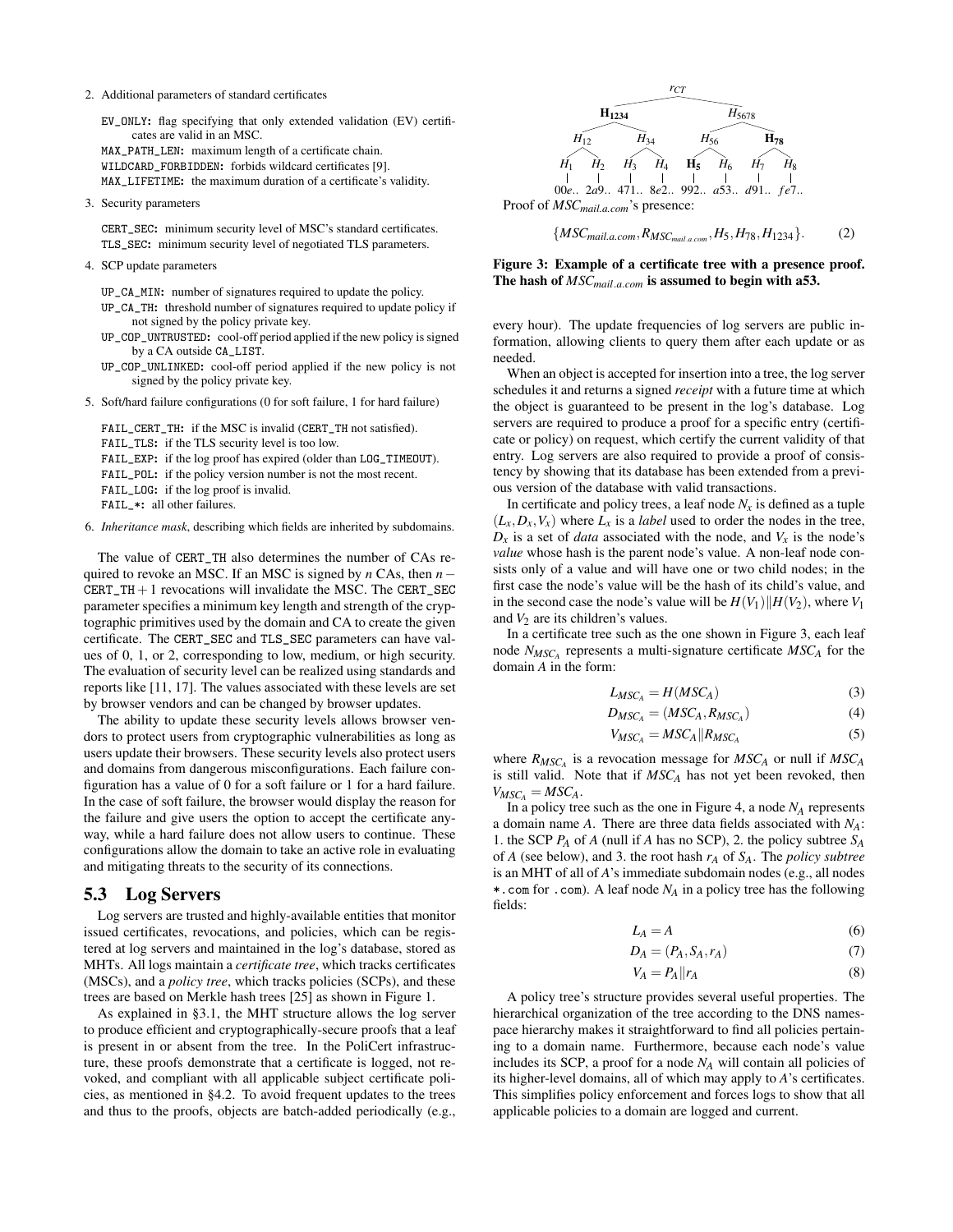

$$
\{P_{mail.a.com}, r_{mail.a.com}, H_{a.com,1}, H_{a.com,34}, P_{a.com},
$$
  

$$
H_{com,1}, H_{com,34}, P_{com}, H_{TLD,4}, H_{TLD,12}, H_{TLD,5678}\}.
$$
  
(9)

#### Figure 4: Example of Policy Tree, where bold nodes are used for *mail.a.com* policy's presence proof.

However, the structure of the policy tree also has a drawback: the size of a log proof is not quite logarithmic in the number of nodes. The size of a proof is instead  $O(m \log_2 n)$ , where *m* is the number of levels in the domain name (e.g., three for mail.a.com) and *n* is the greatest number of entries at any level of the domain name (112M names under .com [31] in this case). However, in almost all cases *m* will be very small (less than 5) and *n* will likely never exceed the number of .com domain names.

If a domain such as b.a.com does not have a SCP, then the log sends one of three classes of proofs to show policy compliance:

- 1. if any subdomain of b.a.com has its own policy then log shows that  $P_{\text{b.a.com}}$  is empty.
- 2. if no domain at the same domain level (e.g., x.a.com) has an SCP, then the log shows that *S*a.com is empty.
- 3. if there are SCPs at the same domain level, then the log sends a proof starting with the two nearest domain names on either side of b.a.com (e.g., a.a.com and c.a.com).

Both the certificate and the policy tree represent only the set of *currently valid* certificates. In order to prove the consistency of a log's database over time, the log maintains an append-only MHT called a *consistency tree*. The consistency tree contains all SCP and MSC registrations, updates, and revocations in chronological order. Additionally, upon each update the log appends the concatenation of the root hashes of the current certificate and policy trees to the consistency tree. The log then provides a proof showing that the root hashes are the most recent ones in the consistency tree, and this proof is sent with the appropriate proofs from the certificate and policy trees. The example of consistency tree is shown in Figure 5.



Figure 5: Example of a consistency tree. At every update roots of policy and certificates tree are appended as the last value.

# 6. PROTOCOL DESCRIPTIONS

We now describe in detail the steps by which a certificate is created, registered, and validated in the PoliCert architecture. This process takes place through SCP registration, MSC registration, and client validation. We then describe how certificates and policies can be updated or revoked.

#### 6.1 Policy Registration

Before a domain can register a certificate, it must first create and register a subject certificate policy. A domain *A* at a.com creates its own policy by specifying any parameters it wishes (described in §5.2) and then obtaining CA signatures on the policy. Recall that only the policy version is required in a valid SCP, so *A* can choose to only specify a version number if it does not want to enforce any policy on its certificates. *A* then obtains a number of CA signatures on the policy to create a signed SCP.

Once *A* has a valid SCP, it can register the policy at one or more logs by sending a registration request containing the SCP. Logs must globally coordinate to ensure that two different SCPs for *A* are not active simultaneously (to a given time tolerance). If the registration is successful, the logs send to the domain signed registration receipts containing the policy and a time after which the SCP is guaranteed to be recorded in the log's database. This receipt serves as a temporary proof of presence for the SCP.

Because each domain must have an SCP (in order to be protected by the PoliCert) and these policies can greatly impact a domain's certificate usage, policies can only be updated, not revoked, and must meet several criteria to be accepted by the logs. In particular, the new policy must be signed with the policy private key of the old policy, as well as by a threshold number of CAs (UP\_CA\_MIN). To handle the loss or compromise of the policy private key, we also allow domains to create an *unlinked* policy not signed with their policy private key. However, in this case, the domain may need to obtain a larger number of CA signatures (UP\_CA\_TH) and a "cooloff" period is enforced as in AKI [20]. During this cool-off period, the new policy is visible but not active. The domain can query the logs for any policies for its name in a cool-off period in order to detect fraudulent update attempts. Therefore, even if an adversary manages to get a fake version of the domain's policy accepted by the logs, the true domain will have time to contact its CAs and logs to resolve the issue.

To update its policy, a domain *A* sends an *update request* containing  $P'_A$ . The log receives this request, verifies the signatures on the new policy  $P'_A$ , and checks that its policy version number is one more than that of *PA*. The log must then check whether its policy update meets the above criteria, such as being signed by at least *min*(UP\_CA\_MIN,UP\_CA\_TH) CAs from CA\_LIST (of the *old* SCP). If not, the logs enforce the cool-off period as specified in the SCP.

After a successful update the log confirms the presence of the new policy by returning a proof of presence to the domain. The domain must then update its own MSCs to signal the use of the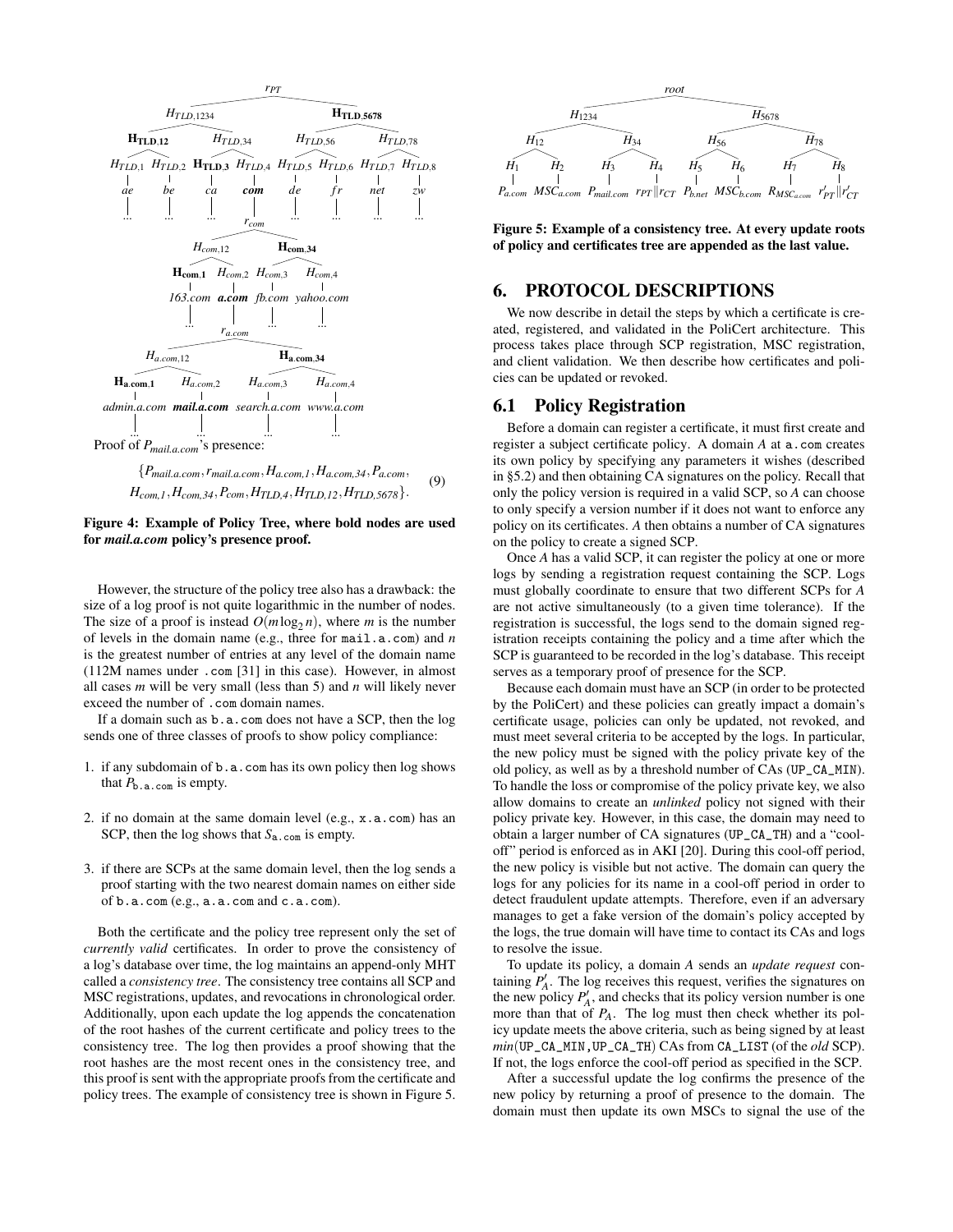new policy. Since as shown in Equation 1 the policy binding in each MSC contains the policy number and is signed by the policy private key, the domain does not need to contact other CAs in order to update its MSCs. After updating, it simply submits its new MSCs to the appropriate logs.

# 6.2 Certificate Registration

To create a multi-signature certificate, a domain first creates a keypair with which it will establish TLS connections to clients. It then obtains standard X.509 certificates from CAs, and combines them along with a policy binding (signed by its policy private key from the previous section) into an MSC. The domain then sends a *certificate registration request* to its trusted logs. In contrast to the SCP registration process, no global coordination of logs is required. Each log server receiving the registration request validates the certificate and ensures that it is in the LOG\_LIST field of the domain's SCP. If so, the log returns a *registration receipt*, a signed statement containing the certificate that was registered and a time by which the certificate is guaranteed to be in the log.

As stated in §5.1, every MSC can be revoked by its owner, by a threshold number of CAs, or by a parent domain (if the policy allows). In order to revoke given MSC, one of the above three sends to all logs on the domain's LOG\_LIST a *revocation request*, which contains the certificate and the appropriate signatures. If a log receives a revocation request and does not have the corresponding certificate, it adds the MSC along with the revocation request to its certificate tree. The log must not discard the revocation request without this step because otherwise an adversary could register the revoked MSC at a log server that previously had not recorded the certificate and use it as a valid MSC. Once the log has processed the revocation request, it returns a signed *revocation receipt* with the certificate along with a time after which the revocation is guaranteed to be present in the log's certificate tree.

# 6.3 Certificate Validation

Before an MSC can be validated, a client must first read the parameters in the domain's SCP *P<sup>A</sup>* which contain the list of trusted CAs and logs needed for the rest of the validation process. Recall that policy fields can be inheritable (§5.2) and that a proof for a domain's policy contains all policies of parent domains from which fields can be inherited (§5.3). Therefore, we can extract from this proof a list *Plist* of the parent domains' SCPs. However, since almost all fields in an SCP are optional, it is possible that some policy fields will not be specified by any applicable policy. In this case, the browser will determine a default value for any unspecified parameters as browsers do today. We call this "default policy" *Pbrowser*.

Once we have the above we can determine the appropriate parameters for each TLS connection. We achieve this through Algorithm 1, which returns the set of parameters as a dictionary. The algorithm treats each policy as a dictionary in which values corresponding to a key can be accessed as *P*[*key*]. The dictionary that will eventually be returned starts as *Pbrowser*, which usually contain the least conservative parameter values. These default values are then overwritten by the fields specified in *PA*. Next for each policy in *Plist* , the client checks whether the fields are inheritable (i.e., the corresponding bit in the SCP's inheritance mask is set to 1). If so, the inherited value overwrites the current one, but only if the new value is more conservative. For example, if a domain's policy specifies a high security level for TLS connections, and a parent domain's policy specifies a medium level that is inheritable, then the parent domain's security level is not inherited because it could result in a lower security level in the domain's TLS connections.

Algorithm 1: Determine appropriate SCP parameters from the SCP hierarchy.

*P<sup>A</sup>* - policy of domain contacted by a browser  $P_{list}$  - list of policies of parent domains (with respect to  $P_A$ ) sorted by level (from the most specific domain name to TLD) *Pbrowser* - default browser policy

*policyInheritance(PA*,*Plist)*:

```
d = P_{brouser}for attr\in P_Ad[\texttt{attr}] = P_A[\texttt{attr}]for P \in P_{list}for \texttt{attr} \in \{\texttt{LOG\_LIST}, \texttt{CA\_LIST}\}if P[attr].isInherited
  d[\texttt{attr}] = d[\texttt{attr}] \cap P[\texttt{attr}]for \, attr \in \{CERT\_TH, CERT\_SEC, TLS\_SEC,FAIL_CERT_TH,FAIL_TLS,FAIL_EXP,
             FAIL_POL,FAIL_*,UP_CA_MIN,UP_CA_TH,
             UP_COP_UNTRUSTED,UP_COP_UNLINKED}
if P[\text{attr}].\text{isInherited} and d[\text{attr}] < P[\text{attr}]d[{\texttt{attr}}] = P[{\texttt{attr}}]for \texttt{attr} \in \{\texttt{LOG\_TIMEOUT}, \texttt{MAX\_PATH\_LEN},MAX_LIFETIME}
if P[\text{attr}].\text{isInherited} and d[\text{attr}] > P[\text{attr}]d[{\tt attr}] = P[{\tt attr}]for \, attr \in \{EV\_ONLY, WILDCARD\_FOREIDDEN\}if P[attr].isInherited and P[attr]
  d[{\tt attr}] = P[{\tt attr}]return d
```
Once the policy parameters have been determined, the domain's MSC must be "pre-validated." The client checks whether the X.509 certificates within the MSC are issued for the correct domain and whether the certificates all authenticate the same public key. The client browser also checks that the version number of the policy obtained from Algorithm 1 matches the version number in the MSC's policy binding, and that the hash of each certificate appears in the CERTS field of the policy binding. The client browser then verifies the signature on the policy binding, which is signed by the domain's policy private key.

With pre-validated MSC and SCP parameters, the client browser can then validate the MSC by following Algorithm 2. The most important parameter for this validation is CERT\_TH, which describes how many standard certificates must be valid in a multi-signature certificate in order for the MSC to be valid. A certificate is classified as valid and counts toward CERT\_TH if 1. its signature is successfully verified, 2. the private key used to sign the certificate has not already signed another certificate counting towards CERT\_TH, and 3. the certificate meets the constraints set by the SCP parameters. If CERT\_TH is met, then the client browser proceeds to validate the log proofs for the MSC.

# 6.4 Log Proof Validation

After a successful SCP or MSC registration, the log returns a registration receipt promising that the certificate or policy will be added to its database within a certain amount of time. This registration receipt can be used as a short-term confirmation that an SCP or MSC is in the log, but log proofs are more commonly used for this purpose. To successfully establish a connection to the domain, the client requires proofs that the policy is registered, as well as proofs that the MSC is registered and not yet revoked.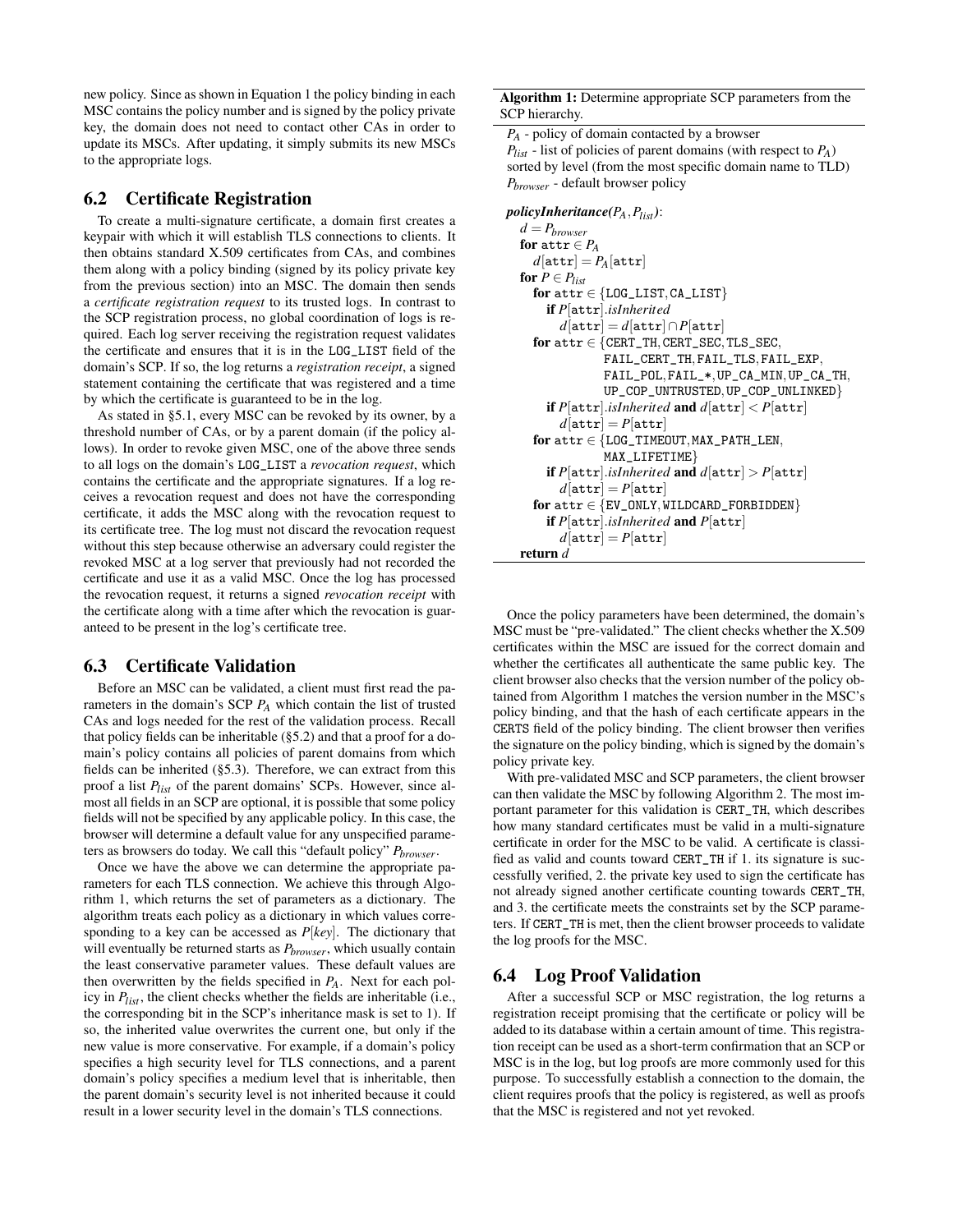#### Algorithm 2: MSC validation.

| $d$ - dictionary generated by <i>policylnheritance</i> () execution                                                                           |
|-----------------------------------------------------------------------------------------------------------------------------------------------|
| <i>isLegacyValid()</i> - standard validation for single certificate                                                                           |
| isMSCValid(d, {Cert <sup>CA1</sup> , Cert <sup>CA2</sup> , , Cert <sup>CA</sup> <sub>n</sub> , Cert <sub>A</sub> <sup>P<sub>A</sub></sup> }): |
| $S = \{\}$                                                                                                                                    |
| <b>for</b> $Cert_{A}^{CA_x} \in \{Cert_{A}^{CA_1}, Cert_{A}^{CA_2}, , Cert_{A}^{CA_N} \}$                                                     |
| <b>if</b> $(CA_x \in d[CA\_LIST]$ and isLegacyValid $(A, Cert_A^{CA_x}))$                                                                     |
| <b>if</b> $(getCertSec(Cert_A^{CA_x}) < d[CENT\_SEC])$ or                                                                                     |
| $(getPathLen(Cerf_A^{CA_x}) > d[MAX_PATH_LEN])$ or                                                                                            |
| $(getLifetime(Cerf_A^{CA_x}) > d[MAX_LIFFTIME])$ or                                                                                           |
| (not $Cert_{A}^{CA_x}.isEV$ and $d[EV_ONLY])$ or                                                                                              |
| $(Cer f_A^{CA_x}.is Wildcard$ and $d[WILDCARD_FORBIDDEN])$                                                                                    |
| continue                                                                                                                                      |
| $S = S \cup \{CA_{x}\}\$                                                                                                                      |
| <b>return</b> $ S  \ge d$ [CERT_TH]                                                                                                           |
|                                                                                                                                               |

While anyone can request such proofs from a log, proofs are often periodically retrieved from the log by the domain and stapled to the MSC and SCP during connection setup. To request a log proof, the domain sends a *proof request* to the log containing a hash of its MSC. The log uses this hash to locate the appropriate leaf node in its certificate tree and generates a proof of presence or absence (as in Equation 2) for this node.<sup>2</sup> The log also produces a proof of presence for the domain's policy (following Equation 9), as well as a proof that the policy and certificate trees' root hashes is the most recent one recorded in the consistency tree. The log then sends these three proofs along with a signed root hash of the consistency tree to the domain. The domain can pass these proofs and hashes on to the client.

There is also a possibility that the log does not have a proof for an SCP or MSC. It may be the case that the MSC, SCP, or both does not have a corresponding log proof because the log has not yet updated its database to reflect a registration. In this case, a registration receipt from the log suffices as a proof of presence so that domains who newly register a certificate and policy can begin serving customers as soon as possible. It may also be the case that the domain has not yet adopted PoliCert. In this case, the client can request a proof of absence for the domain's SCP from one or more of the log servers. This prevents an adversary from obtaining a bogus certificate for a domain and suppressing the log proofs to make it seem as though the domain has not yet deployed PoliCert. When requesting a proof of absence, the client may want to proxy the request through another log [1] or request several decoy proofs to preserve the privacy of its queries.

## 6.5 Connection Establishment

The client initiates a TLS connection with a domain using Algorithm 3. In the first *ClientHello* message, the client browser sends the latest seen version numbers of domain's policy and all parent domain policies it has from the previous connections. The domain then sends its multi-signature certificate, subject certificate policy (if the browser does not have the latest version), and the appropriate log proofs or registration receipts showing that the MSC is valid and compliant with appropriate policies. The browser validates the proofs, determines the policy parameters, and validates

#### Algorithm 3: TLS connection establishment.

*preValidation()* - pre-validates MSC, policies, and proofs (§6.3). If pre-validation fails and the browser has a stored policy for the domain, then FAIL\_POL and FAIL\_LOG from this policy can be applied in the appropriate scenario. Otherwise, it hard fails. *getSec()* - evaluates security level of TLS parameters *f ail*(*S*) - if  $S \neq \{\}$  fails with *max*(*S*) failure scenario (*0 - soft*)

*fail, 1 - hard fail*) and shows all occurred errors to client

| Client                                             | <b>A's Server</b>                                               | Log                 |
|----------------------------------------------------|-----------------------------------------------------------------|---------------------|
|                                                    | proofs request                                                  | $\longrightarrow$   |
|                                                    | (every                                                          | $\leftarrow$ proofs |
| <i>ClientHello</i>                                 | LOG_TIMEOUT)                                                    |                     |
| (indicates stored policies)                        | $\longrightarrow$                                               |                     |
|                                                    | $\longleftarrow$ MSC <sub>A</sub> , $P_A$ , $P_{list}$ , proofs |                     |
| $S = \{\}$                                         |                                                                 |                     |
| <i>preValidation()</i>                             |                                                                 |                     |
| $d = policyInheritance(P_A, P_{list})$             |                                                                 |                     |
| <b>if not</b> is MSCValid(d, MSC <sub>A</sub> )    |                                                                 |                     |
| $S = S \cup \{d$ [FAIL_CERT_TH]}                   |                                                                 |                     |
| <b>if</b> getSec( <i>TLSParams</i> ) $d$ [TLS_SEC] |                                                                 |                     |
| $S = S \cup \{d$ [FAIL_TLS]}                       |                                                                 |                     |
| <b>if</b> proofs are expired                       |                                                                 |                     |
| $S = S \cup \{d$ [FAIL_EXP]}                       |                                                                 |                     |
| if $Log \notin d$ [LOG_LIST]                       |                                                                 |                     |
| $S = S \cup \{d$ [FAIL_LOG] }                      |                                                                 |                     |
| fail(S)                                            |                                                                 |                     |

the domain's MSC. The browser negotiates the TLS connection with the appropriate security level and, if all other operations are successful, accepts the connection.

## 7. IMPLEMENTATION AND EVALUATION

In order to evaluate the deployment feasibility and performance of PoliCert, we implemented each of the parties in the architecture. The client-side code, which includes Algorithms 1 and 2 as well as part of Algorithm 3, was implemented by extending the Chromium web browser. We deployed our domain on both Apache and Nginx HTTP servers, which were equipped with special scripts to send proof requests and periodically process responses from the log. The domain sends these proofs to clients during the TLS handshake protocol. Because CAs have a similar role in PoliCert as they currently do, we used standard tools such as OpenSSL to handle CA certificate operations, and created multi-signature certificates and policies with several trusted CAs of our making. We used elliptic curve cryptography for our keypairs, with ECDSA [18] as our signature scheme. We selected the elliptic curve *secp521r* [5, 7] from OpenSSL 1.0.1f, and also used this version for all cryptographic operations. We implemented our log servers in C++ (gcc 4.8.2) using SHA-512 as the hash function for the Merkle-hash trees. Auditors compare the signed root hash value from the logs with those they have stored to detect potential misbehavior.

For our evaluation we deployed three machines running Linux 3.13.0-24-generic x86\_64, representing a log (Intel i5-3210M, 2.50 GHz, 4GB of RAM), a domain/server (Intel i5-3210M, 2.50 GHz, 4GB of RAM), and a client browser (Intel i5-3470, 3.20 GHz, 8GB of RAM). Since the log serves many types of requests, we sent 500 of each type of request (policy registration, policy update, certificate registration, certificate revocation, and proof request) to the

<sup>&</sup>lt;sup>2</sup>If a revocation request for an MSC has been accepted but the log has not yet updated its database, the log returns the revocation receipt for the certificate.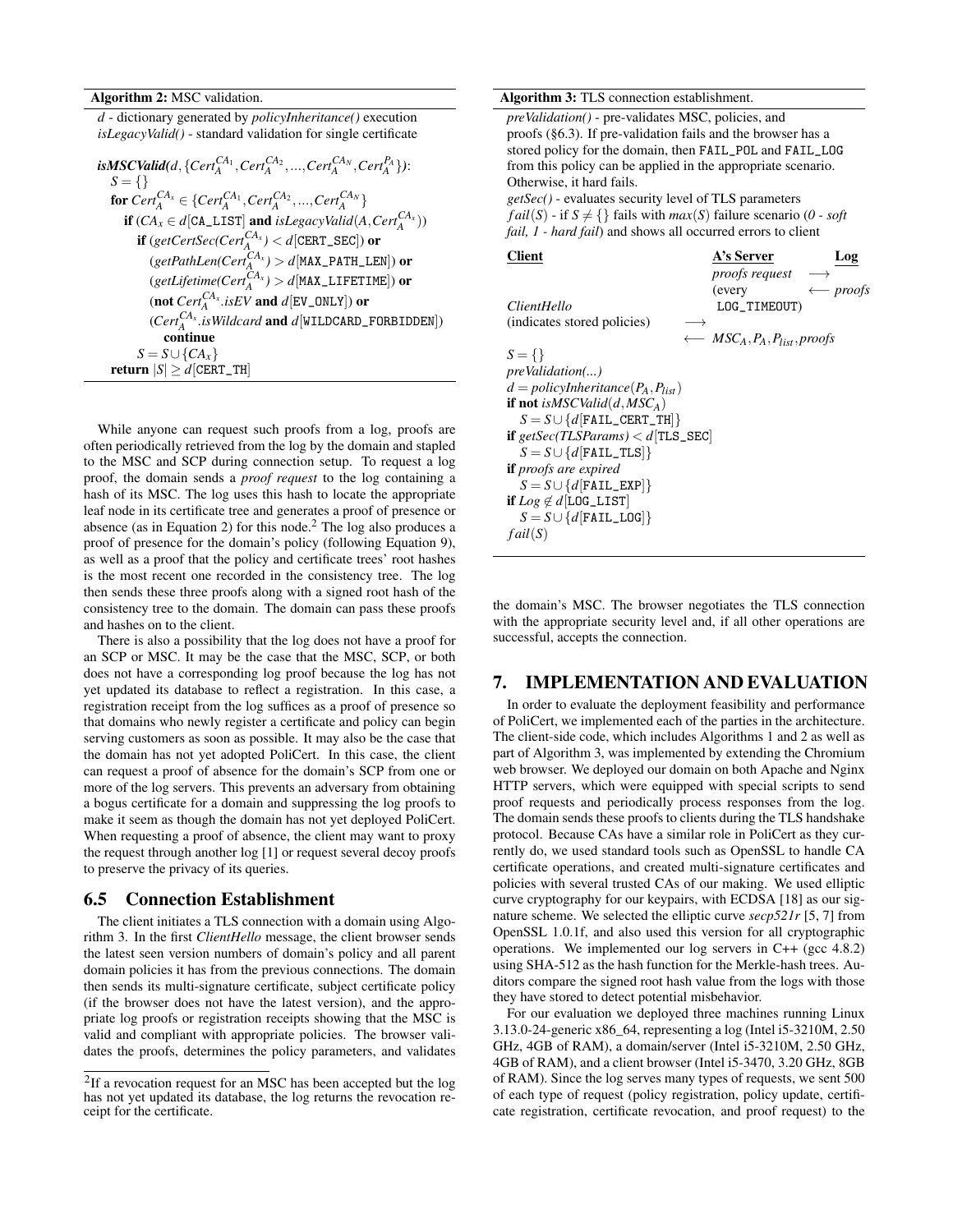| Action                        | Avg.  | <b>Median</b> | Min. | Max.  |
|-------------------------------|-------|---------------|------|-------|
| <b>Policy Registration</b>    | 10.02 | 9.79          | 6.50 | 16.33 |
| Policy Update                 | 10.75 | 10.27         | 7.70 | 14.52 |
| Certificate Registration      | 7.35  | 6.73          | 5.84 | 12.58 |
| <b>Certificate Revocation</b> | 4.90  | 4.57          | 2.69 | 9.37  |
| <b>Proof Request</b>          | 8.99  | 8.58          | 5.64 | 18.00 |

Table 1: Log's processing time (in *ms*) for different requests.

| Action                         | Avg. | <b>Median</b> | Min. | Max.  |
|--------------------------------|------|---------------|------|-------|
| <b>MSC</b> Pre-validation      | 0.79 | 0.78          | 0.75 | 1.40  |
| SCP Processing (Alg. 1)        | 0.50 | 0.49          | 0.45 | 1.05  |
| <b>MSC</b> Validation (Alg. 2) | 0.60 | 0.59          | 0.55 | 1.22. |
| <b>Proof Validation</b>        | 1.45 | 1.44          | 1.39 | 1.78  |
| Complete Validation            | 3.34 | 3.32          | 3.17 | 4.84  |

#### Table 2: Browser's processing time (in *ms*) in details.

log. We show the average, median, minimum, and maximum processing times for each request type in Table 1.

The synchronization protocol, required for global logs' coordination in the case of policy registration and update, was realized with a two-phase commit protocol [3], where all messages are signed by participants.

To evaluate the computational effort required by the browser, we executed the browser's side of verification 500 times. In this scenario the browser was connecting to localhost.net serving an MSC, its own policy, and a policy of .net. Each multi-signature certificate consisted of three standard certificates. The total time taken by the browser was divided into several categories as shown in Table 2: pre-validation of MSCs, SCP parameter processing, MSC validation, and log proof validation.

The MSC with policies was sent in the *Server Certificate* message of the TLS Handshake, allowing us to deliver the multi-signature certificate and policies without any changes to the browser. The log proofs were sent to the browser via the OCSP Stapling extension [6], saving the client the need to fetch the proofs separately. Since the applicable policies were already sent for SCP processing (Algorithm 1), the SCPs of the domain and its parent domains do not have to be included with the proof. Rather, for better efficiency the domain can omit this information and instead have the client browser fill in the gaps with the policies, significantly decreasing message overhead.

However, the highest message overhead is due to the structure of MSCs, which contain multiple X.509 certificates for the same key. Because of this structure some fields are duplicated, once for each certificate in the MSC. However, we can decrease this overhead by compressing the certificates during transmission.

Our results show that PoliCert introduces a small overhead in logs, around 9 ms per proof request (the most common request sent to logs). This means that even on standard hardware the log can handle about 111 proof requests per second. However, we expect that servers will only infrequently query logs (e.g., every few hours), since log proofs can be stored and reused for some time. Notice that in interactions between the client browser and the domain, the overhead is 3.3 ms on average, which is short enough to be unnoticeable by users [29].

# 8. POSSIBLE ENHANCEMENTS

We now present an overview of a possible security enhancement to PoliCert which combines our architecture with another proposal called ARPKI [4]. In ARPKI, a domain interacts with the PKI, employing *n* trusted entities, and the system prevents attacks even when an adversary controls *n*−1 of these entities. In our proposal, we define  $n > 3$  to be a system parameter, where the log contacted by the domain is one of the *n* trusted parties along with *n*−1 auditors. We show an overview of the architecture and general message flow in Figure 6. The logs' operation is similar to that described in §6, but their correctness is asserted by additional trusted parties (auditors). Auditors<sup>3</sup>, as in ARPKI, can detect log's misbehaving and disseminate that information among each other.



Figure 6: Overview of architecture of PoliCert in combination with ARPKI.

As in PoliCert, the first step for a domain is is **policy creation** and registration. We introduce new SCP's parameter AUDITOR\_LIST, which defines at least *n*−1 auditors trusted by the domain. The domain creates an SCP and a registration request along with a list of auditors to confirm that registration. The request, however, is sent first to the first auditor in the list, who then passes it to the log. The log performs the same checks and synchronizations as in §6.1, but the registration receipt is then returned to the second auditor, who checks that the registration was carried out correctly. This auditor then signs the receipt and passes it to the next auditor. Each of *n*−1 auditors performs similar checks and verifies whether the log indeed appended the SCP in the next update period. Finally, the domain receives a receipt confirmed by *n*−1 trusted auditors. For SCP updates the message flow is identical, and the auditors verify whether or not the log correctly updated policy (e.g. if a potential cool-off period was satisfied).

For certificate registration the message flow is the same as previously. The log operates as presented in §6.2, and the only difference is that log sends the receipt to an auditor instead of to the domain. At the end the domain obtains a registration receipt confirmed by auditors, and the auditors again checks log's content after the next update for the registered MSC. In the case of a certificate revocation, auditors similarly confirm that the certificate was revoked in the log.

As in PoliCert, domains periodically send proof requests and receive from the log proofs of their SCP and MSC's presence. However, these proofs are additionally confirmed by  $n - 1$  auditors. Browser-based validation is almost the same as presented in §6.3. The only extra step is that the browser also checks if the proofs (or receipts) are confirmed by *n*−1 auditors from the domain's AUDI-TOR\_LIST.

# 9. SECURITY ANALYSIS

We now conduct an informal security analysis of PoliCert. In this analysis we assume that a domain *A* has correctly registered its policy and MSCs at the logs. We consider an adversary who is able to capture trusted elements of the system (logs, CAs, and domains private keys) and whose goal is to impersonate *A*'s website.

<sup>&</sup>lt;sup>3</sup>In ARPKI CAs take the auditor's role.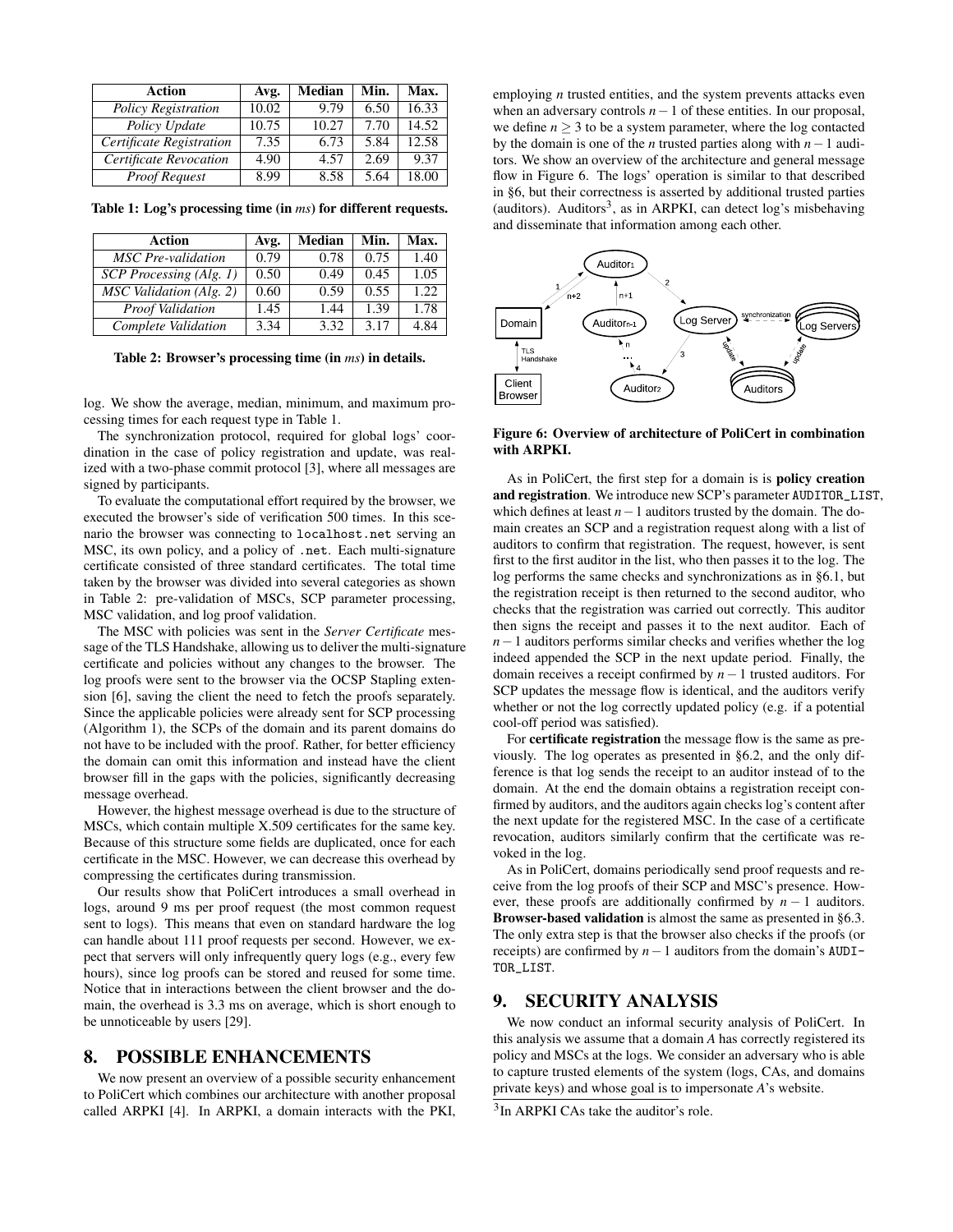Our first claim is that *an adversary without A's policy private key cannot create a valid MSC for A*. Constructing a multi-signature certificate (Equation 1) requires a policy binding which combines a set of X.509 certificates into one logical MSC. Because the policy binding must be signed by *A*'s policy private key, an adversary without that key cannot create any valid MSC.

Even if we assume that the adversary has access to the policy's private key, then we can show that *the adversary cannot impersonate A without compromising at least* CERT\_TH *of A's trusted CAs (from* CA\_LIST*).* This is due to the MSC validation process (Algorithm 2), which requires a valid MSC to contain at least CERT\_TH valid X.509 certificates. This threshold is also a lower bound, since the domain may inherit a higher threshold from its parent domain's SCP.

An adversary who has compromised the required number of *A*'s trusted CAs and *A*'s policy private key can impersonate *A* by creating a malicious MSC and serving it to the clients. However, to mount this MitM attack the adversary must receive confirmations (a registration receipt or log proof) from the log. This requires first registering the malicious MSC, which would make the fraudulent certificate publicly visible. The adversary could also attempt to update the SCP itself, but this would require compromising at least UP\_CA\_MIN CAs, which may be more than CERT\_TH.

If we assume that logs are not malicious, then all of the above attacks can be detected since all of the adversary's actions would become publicly visible. If we assume a worst-case scenario where the adversary has compromised at least CERT\_TH of *A*'s trusted CAs, *A*'s policy private key, and one or more of *A*'s trusted logs, then the adversary could forge an MSC, and the necessary log proofs or registration receipts. However, even in this case the MSC would have to comply with *A*'s SCP, constraining the malicious MSC. Additionally, while the adversary could send the client registration receipts and never add the fraudulent MSC to the log, this action would also be detectable after some time, as eventually the registration receipts would expire and anyone querying the log after the receipts' expiration would find that the MSC was not in the log.

Security level can be increased by contacting number of auditors, that could confirm log's actions. In §8, we propose such architecture. The achieved property is that with successfully registered SCP, an adversary even with  $n-1$  parties compromised, cannot launch impersonation attack undetectably, as *n* parties are actively involved in asserting correctness of SCPs and MSCs.

# 10. INCREMENTAL DEPLOYMENT

The PoliCert infrastructure is designed to be interoperable with, and incrementally deployable alongside, the current TLS PKI. One important feature of our architecture is that CAs act no differently than they currently do, allowing them to preserve their existing business model. Because an MSC is mostly made up of a series of X.509 certificates, it can be implemented and validated using currently available tools and methods, and served in the standard TLS handshake. Moreover, PoliCert even works with legacy software, since all major browsers only validate the first certificate they receive from a domain. Thus for a legacy browser, only the first certificate in the MSC needs to be valid, and the rest of the MSC will be ignored.

During incremental deployment of PoliCert there is the possibility that an adversary may attempt a downgrading attack. In this attack, the adversary impersonates a domain and claims that it has not yet deployed PoliCert and hence has no proofs for its certificate or policy. In this situation a PoliCert-enabled client browser can obtain a proof of absence for the domain's SCP as discussed in §6.4. Because the logs synchronise SCPs globally, any log should be able

to return a proof of presence or absence for the domain's policy. In fact, a proof of absence for a domain's SCP allows a client to establish a TLS connection with a legacy domain, further illustrating the interoperability of PoliCert with the current PKI.

The hierarchical structure of SCPs also allows legacy domains to benefit from the protection of PoliCert. For clients deploying PoliCert, validating a legacy domain's certificate will require fetching a proof of absence for the domain's SCP. However, this proof will also contain all SCPs of parent domains, if they exist. With wisely chosen SCP parameters, a parent domain can protect all of its subdomains by, for example, forbidding wildcard certificates or limiting the lifetime of a certificate. These parameters constrain any certificates that an attacker might try to craft for the domain, providing resilience against malicious certificates even for legacy domains.

Additionally, parent domains can leverage the hierarchical structure of SCPs to incentivise the adoption of PoliCert or higher security levels. For example, by setting CERT\_TH to 2 and making the parameter inheritable, a parent domain can force the adoption of PoliCert for all of its subdomains. A parent domain could also set MAX\_LIFETIME and make it inheritable to ensure that their subdomains regularly renew their certificates. From security perspective it may be worth to consider minimum/maximum values e.g. for update parameters. It requires debate however it is reasonable, especially for top level domains, whose policies may influence millions of subdomains.

A domain also has incentives to deploy PoliCert due to privacy and efficiency reasons. For a legacy domain the client must fetch a proof of absence for the domain's SCP, incurring extra latency when establishing a TLS connection to these domains and leaking privacy if the client directly contacts a log server for such a proof. Deploying PoliCert would cause the domain to staple log proofs of its SCP, saving extra round trips and preserving the client's privacy.

Moreover, PoliCert can be built upon currently deployed system like CT. That is caused by a fact that both systems employ similar data structure (consistency tree) as a core element.

# 11. CONCLUSION

In this work, we presented PoliCert, a comprehensive solution that addresses a range of problems with the current TLS ecosystem. PoliCert secures domains' certificates and allows domains to create policies for their certificates as well as their subdomains' certificates. Additionally, PoliCert handles all operations over a certificate's lifetime (creation, registration, validation, and revocation) in a secure and transparent manner.

By introducing long-term policies, we make a domain's security statements stable and transparent, and narrow the range of malicious certificates that an attacker can forge. These policies can be created by IT/security departments and applied to subdomains, allowing experts to easily coordinate certificate policies for their networks. Additionally, the hierarchical enforcement of SCPs allow domains to protect subdomains from human errors such as misconfiguration.

In order to evaluate the feasibility of our system, we fully implemented it and sketched an incremental deployment plan. Our implementation results show that such a system can be successfully deployed without significant influence on standard client-server connection. Additionally, we showed that PoliCert is interoperable alongside the current TLS infrastructure and can be deployed using well-known tools without breaking legacy software or protocols.

However, several challenges still remain. Global synchronization among logs is required for some actions, however infrequent they may be. In future work we plan to investigate whether or not